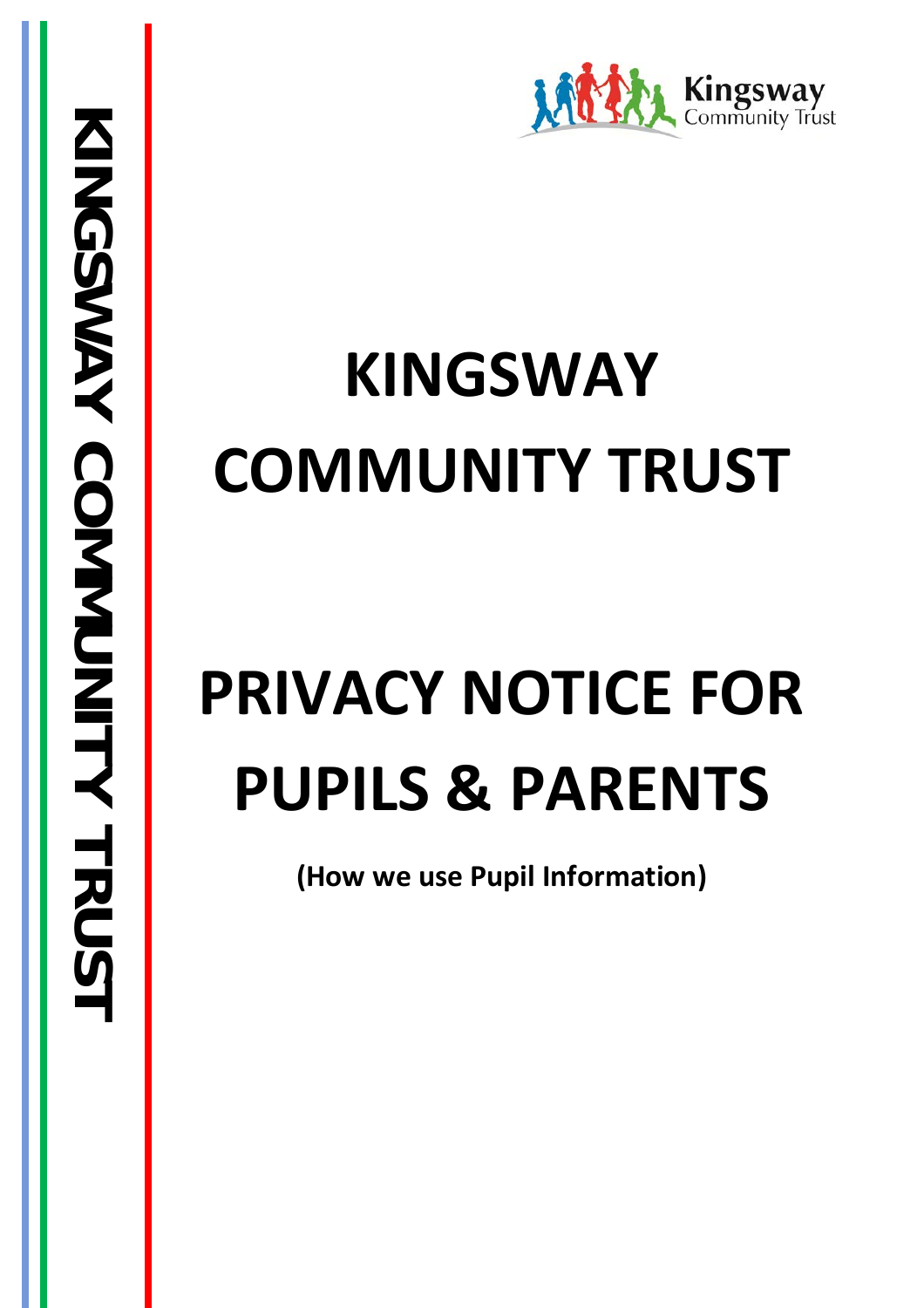## **Privacy Notice For Parents - How we use pupil information**

We at Kingsway Community Trust are the Data Controller for the purposes of the Data Protection Act 2018. We collect information from you about your child, and may receive information about your child from a previous school. This privacy notice covers:-

- Cringle Brook Primary School, Levenshulme
- Green End Primary School, Burnage
- Ladybarn Primary School, Withington

Our Executive Headteacher is responsible for their accuracy and safe-keeping. Please help to keep your child's records up to date by informing us of any change of circumstances.

School staff have access to your child's records to enable them to do their jobs. From time to time information may be shared with others involved in your child's care, if it is necessary. Anyone with access to your child's record is properly trained in confidentiality issues and is governed by a legal duty to keep their details secure, accurate and up to date.

All information about your child is held securely and appropriate safeguards are in place to prevent loss. In some circumstances we may be required by law to release your child's details to statutory or other official bodies, for example if a court order is present, or in the case of public educational matters. In other circumstances you may be required to give written consent before information is released.

To ensure your child's privacy, we will not disclose information over the telephone, fax or email unless we are sure that we are talking to you – the parent /carer. Information will not be disclosed to family and friends unless we have prior consent and we do not leave messages with others.

#### **The Categories Of Pupil Information That We Collect, Hold And Share Include:**

|         | Personal         | Name, date of birth, gender, year group, class, address,   |
|---------|------------------|------------------------------------------------------------|
|         | Information      | contacts, dietary needs, dietary preferences,              |
|         |                  | medical practice address and telephone number,             |
|         |                  | medical conditions                                         |
|         | Charateristics   | Ethnicity, language, nationality, country of birth         |
|         | Attendance       | Sessions attended, number of absences, reasons for absence |
|         | information      |                                                            |
| For ALL | Academic         | Teacher assessment grades                                  |
|         | attainment and   | Statutory assessment results                               |
| pupils  | progress records | Standardized score results                                 |
|         |                  | Learning journey evidence (photographs and annotations)    |
|         |                  | Other photographic evidence of learning                    |
|         |                  | Reports to parents (end of year)                           |
|         | Other            | Pupil surveys                                              |
|         |                  | Incidental evidence of pupils' successes (certificates,    |
|         |                  | photographs, named trophies, celebration events)           |
|         |                  | Photographs                                                |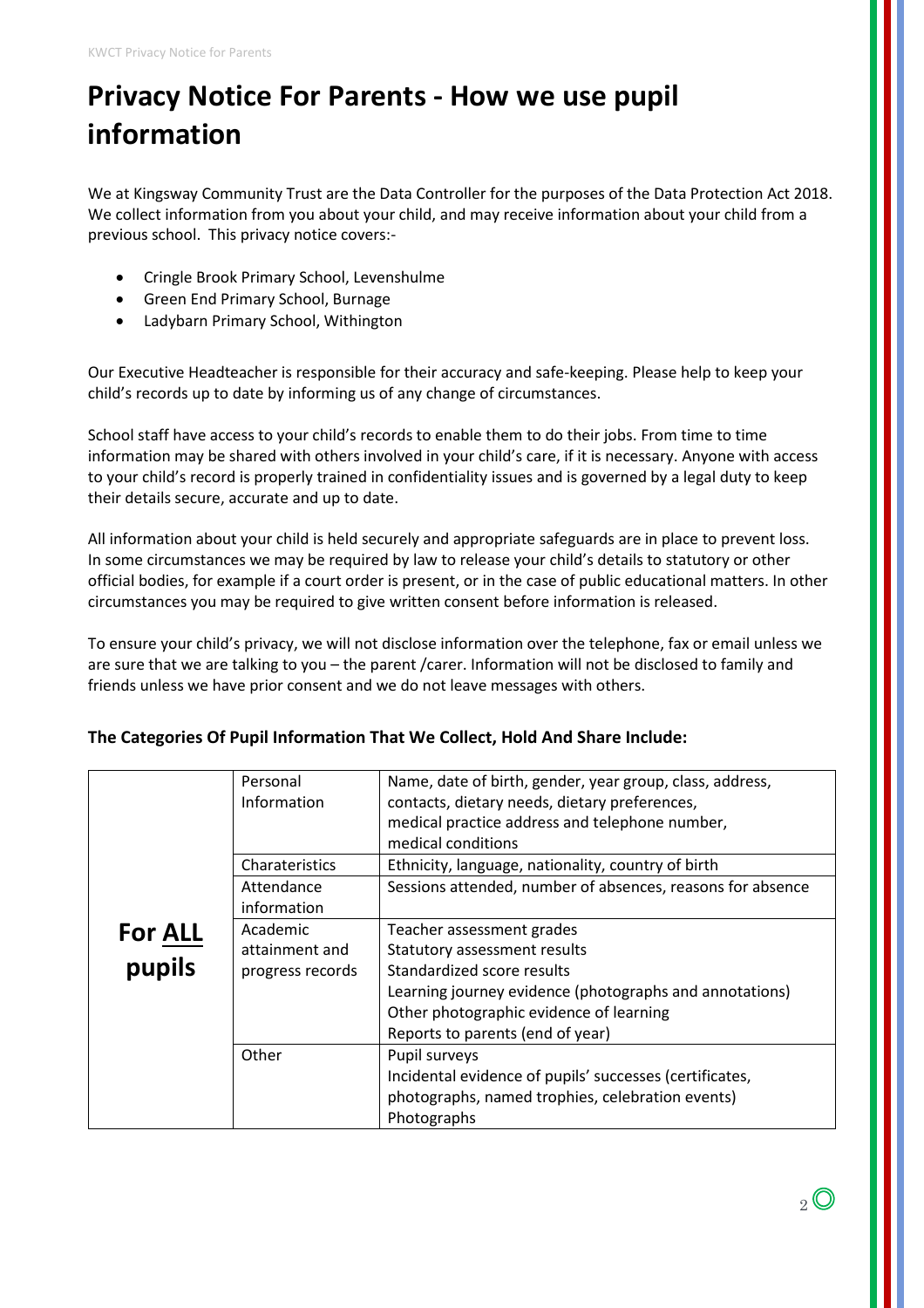|                    | Other       | Free school meals eligibility                                     |
|--------------------|-------------|-------------------------------------------------------------------|
|                    |             | Court orders                                                      |
|                    |             | Other pupil premium eligibity (such as if the child is looked     |
| <b>For SOME</b>    |             | after)                                                            |
|                    |             | Safeguarding records (incidents, extermal agency reports)         |
| pupils             |             | Special educational needs records (professional assessments,      |
| (only if           |             | external professional reports, referrals for external support     |
|                    |             | Pastoral records (referrals for both internal and external, notes |
| applicable)        |             | of discussions with pupils, pupils jottings of thoughts and       |
|                    |             | feelings)                                                         |
|                    |             | <b>Exclusion information</b>                                      |
|                    |             | Behaviour incident records                                        |
|                    | Personal    | Names, addresses, telephone numbers, email addresses,             |
|                    | information | relationship to the child (of parents/carers and other given      |
|                    |             | contacts)                                                         |
| <b>All parents</b> |             | Free school meals eligibility evidence                            |
|                    | Other       | Parents' surveys                                                  |
| and carers         |             | Letters sent to school                                            |
|                    |             | Emails sent to school                                             |
|                    |             | Financial payments, including debt (both manual and               |
|                    |             | electronic)                                                       |

• We may also hold data on younger siblings of pupils to enable them to access pre school activities and provision

This list is not exhaustive, to access the current list of categories of information we process, please contact the school.

#### **Why Do We Collect And Use Pupil Information?**

We collect and use pupil information under section 537A of the Education Act 1996, and section 83 of the Children Act 1989.

We use this pupil data:

- To keep informed to keep children safe
- To monitor and report on pupil progress
- Safeguarding pupils' welfare and providing appropriate pastoral (and where necessary medical) care
- Informing decisions such as the funding of schools
- Assessing performance and to set targets for schools
- Giving and receive information and references about past, current and prospective pupils, and to provide references to potential employers of past pupils
- Managing internal policy and procedure
- Enabling pupils to take part in assessments, to publish the results of examinations and to record pupil achievements
- To carry out statistical analysis for diversity purposes
- Legal and regulatory purposes (for example child protection, diversity monitoring and health and safety) and to comply with legal obligations and duties of care
- Enabling relevant authorities to monitor the school's performance and to intervene or assist with incidents as appropriate
- Monitoring use of the school's IT and communications systems in accordance with the school's IT security policy

 $\overline{3}$   $\overline{\mathbb{O}}$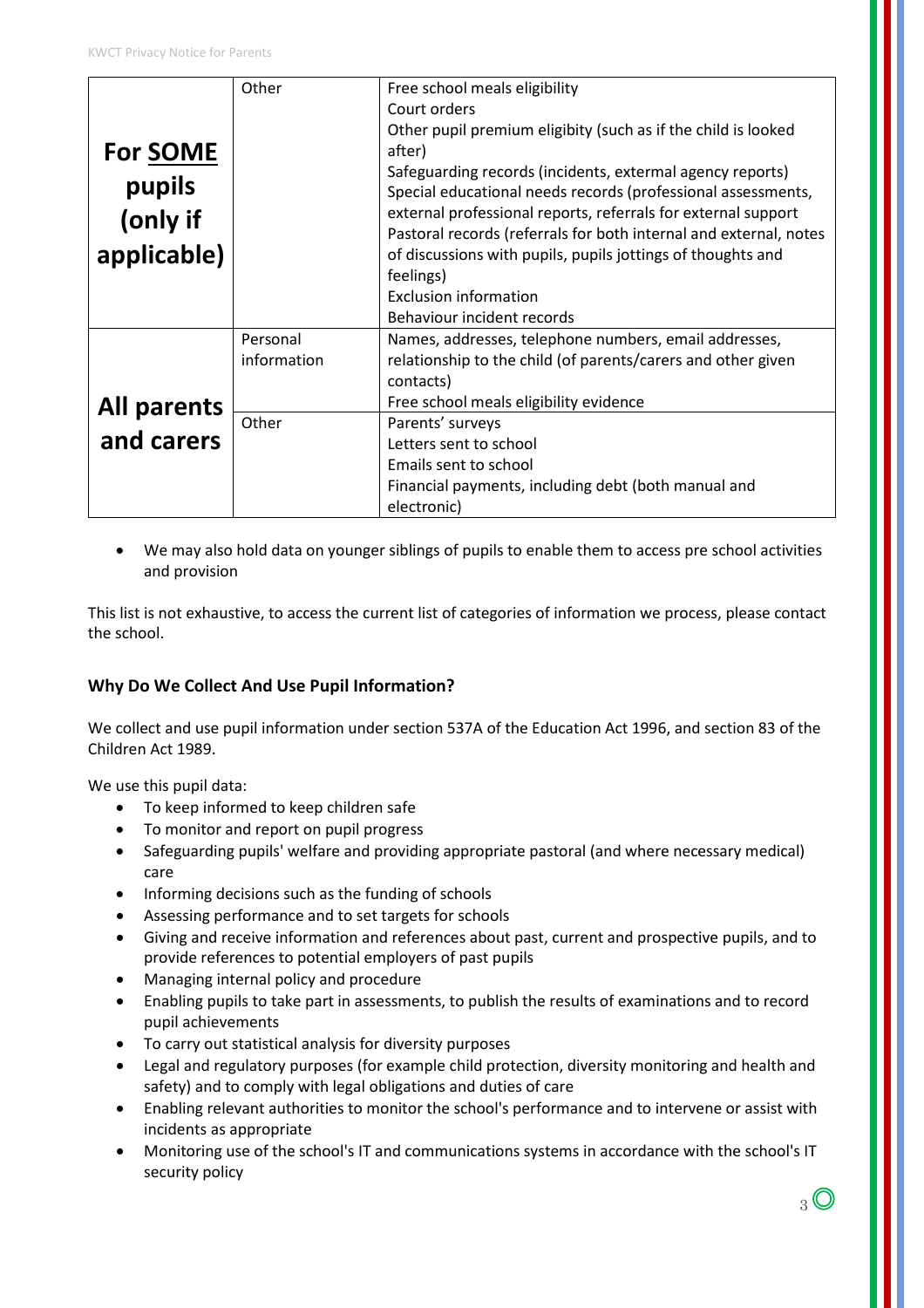- Making use of photographic images of pupils in school publications, on the school website and on social media channels
- Security purposes, including CCTV
- To comply with the law regarding data sharing
- To meet the statutory duties placed upon us for DfE data collections
- To assess the quality of our services
- Administer admissions waiting lists
- To celebrate all children's cultural heritage
- To encourage community in school
- To support your child to decide what to do after they leave our school

We use the parents' data:-

- To assess the quality of our services
- To comply with the law regarding data sharing
- To ensure financial stability

#### **Our legal basis for using this data**

We only collect and use pupils' personal data when the law allows us to. Under the UK General Data Protection Regulation (UK GDPR), the lawful bases we rely on for processing pupil information are:

The lawful bases for processing personal data are set out in Article 6 of the UK General Data Protection Regulation. The school processed such data because we have:

(6a) Consent: parents have given clear consent for us to process their (and their child's) personal data for the purposes indicated above.

(6c) A Legal obligation: the processing is necessary for us to comply with the law (e.g. we are required by law to submit certain teacher assessment information and to safeguard pupils' welfare by sharing information with other agencies).

(6d) A duty to safeguard pupils: the processing is necessary in order to protect the vital interests of the data subject (children); (e.g. if we are required to share medical history information with emergency services in the event of an accident or to other agencies when a child may be in danger).

(6e) Public task: the processing is necessary for us to perform a task in the public interest or for our official functions, and the task or function has a clear basis in law (e.g. processing attendance information or academic attainment and progress records).

Special Categories of data are set out in Article 9 of the UK General Data Protection Regulation. The school processes under the following articles:

(9.2a) explicit consent. In circumstances where we seek consent, we make sure that the consent is unambiguous and for one or more specified purposes, is given by an affirmative action and is recorded as the condition for processing. Examples of our processing include use of pupil photographs for external purposes, pupil dietary requirements, and health information we receive from our pupils who require a reasonable adjustment to access our services.

(9.2b) processing is necessary for the purposes of carrying out the obligations and exercising specific rights of the controller or of the data subject in the field of employment, social security and social protection law in so far as it is authorised by Union or Member State law or a collective agreement pursuant to Member State law providing for appropriate safeguards for the fundamental rights and the interests of the data subject.

 $_4$   $\bigcirc$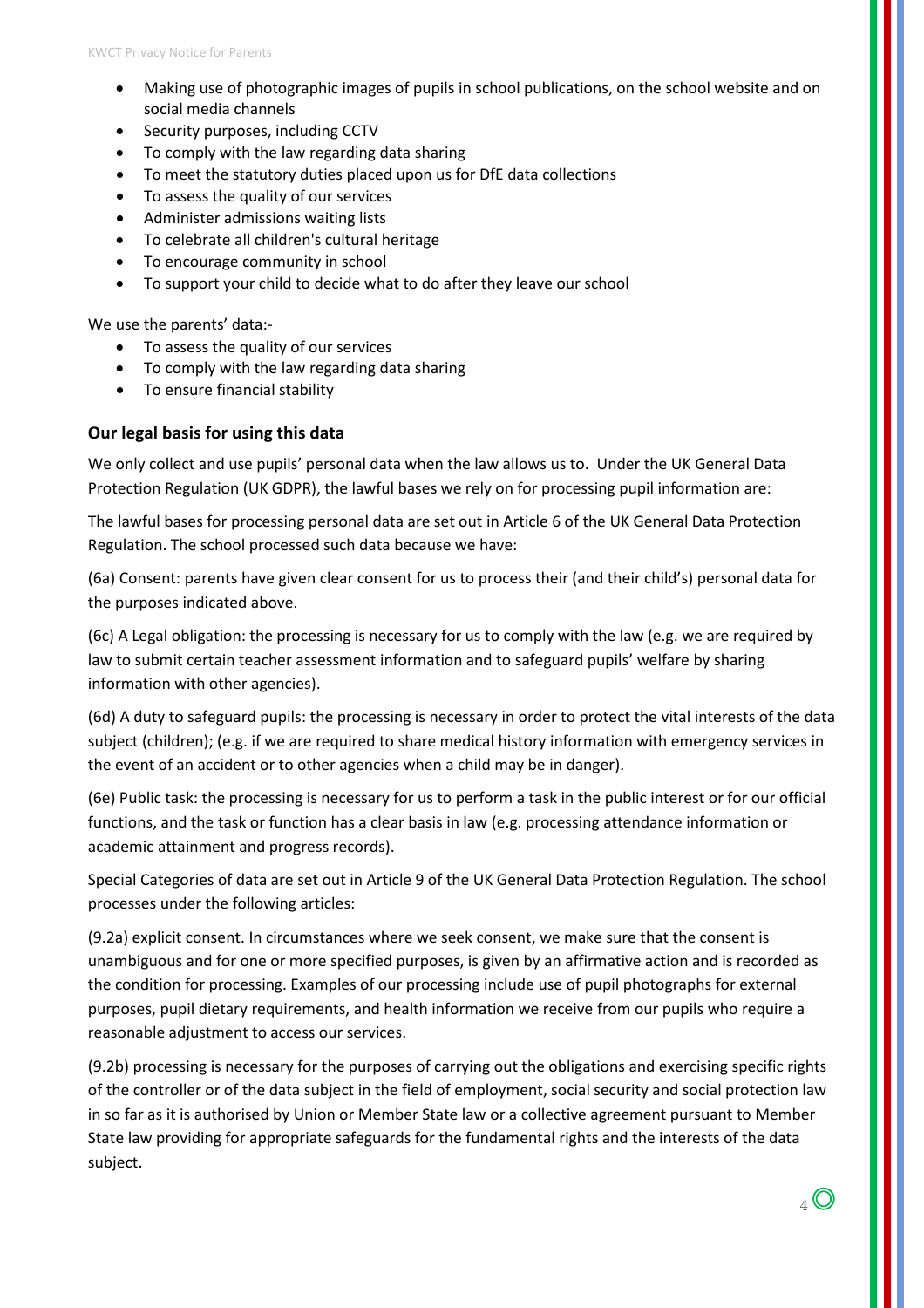(9.2c) where processing is necessary to protect the vital interests of the data subject or of another natural person. An example of our processing would be using health information about a pupil in a medical emergency.

(9.2f) for the establishment, exercise or defence of legal claims. Examples of our processing include processing relating to any employment tribunal or other litigation.

(9.2g) reasons of substantial public interest. As a school, we are a publicly funded body and provide a safeguarding role to young and vulnerable people. Our processing of personal data in this context is for the purposes of substantial public interest and is necessary for the carrying out of our role. Examples of our processing include the information we seek or receive as part of investigating an allegation.

(9.2j) for archiving purposes in the public interest. The relevant purpose we rely on is Schedule 1 Part 1 paragraph 4 – archiving. An example of our processing is the transfers we make to the County Archives as set out in our Records Management Policy.

We process criminal offence data under Article 10 of the UK GDPR.

Our Data Protection Policy highlights the conditions for processing in Schedule 1 of the Data Protection Act 2018 that we process Special Category and Criminal Offence data under.

#### **Collecting Pupil Information**

Whilst the majority of pupil information you provide to us is mandatory, some of it is provided to us on a voluntary basis. In order to comply with the Data Protection Act, we will inform parents / carers whether you are required to provide certain pupil information to us or is you have a choice in this. If it is mandatory, we will explain the possible consequencs of not complying.

#### **Storing Information**

Kingsway Community Trust keeps information about your child on computer systems and also sometimes on paper. All confidential information is kept secure either on encrypted, password protected devices or paper copies kept on the school site. Once the deadline for retaining information has passed, data kept electronically is deleted and paper copies are destroyed in conjunction with the retention schedule.

We keep personal information about pupils while they are attending our school. We may also keep it beyond their attendance at our school if this is necessary in order to comply with our legal obligations. Our retention periods are set out the the Department for Education and tells us how long we keep information about pupils.

We hold your child's education records securely until they change school. We may also keep it beyond their attendance at our school if this is necessary in order to comply with our legal obligations.

There are strict controls on who can see a pupil's information. We will not share this data if you have advised us that you do not want it shared unless it is the only way we can make sure they stay safe and healthy or we are legally required to do so.

#### **Who We Share Pupil Information With**

We routinely share pupil information with: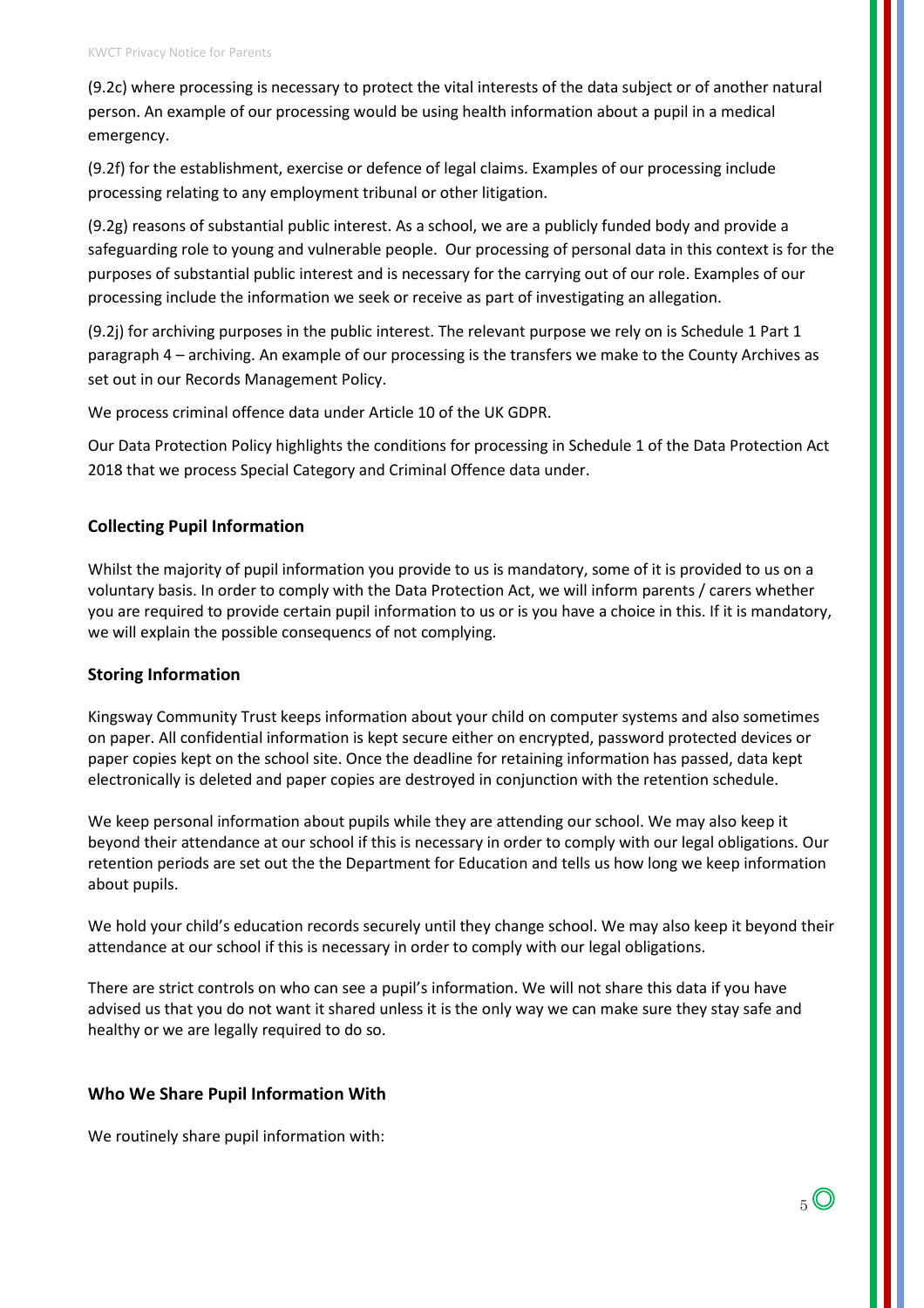- Our classmates, staff, other pupils and visitors around school, for example on wall displays. This may include photographs and first names of pupils
- Schools that pupils attend after leaving us
- Our local authority to meet our legal obligations to share certain information with it, such as safeguarding concerns and exclusions
- The department for Education (DfE)
- Standards and Testing Agency (STA)
- Educators and examining bodies
- Our regulator e.g. Ofsted
- Suppliers and service providers to enable them to provide the service we have contracted them for
- Financial organisations
- Central and local government
- Our auditors
- Health authorities including the NHS
- Security organisations
- Health and social welfare organisations
- Professional advisers and consultants
- Charities and voluntary organisations
- Police forces, courts, tribunals
- Professional bodies
- Outside agencies for the purposes of assessing children with Special Educational Needs e.g. Educational Psychologists, Speech Therapists
- The wider public on our websites and social media platforms

Our information is held on a number of systems that have third party access, we have checked with each supplier to ensure they are compliant with General Data Protection Regulations, and that they will not access or use any child data without prior and specific permission from you.

#### **Why We Share Pupil Information**

We do not share information about our pupils with anyone without consent unless the law and our policies allow us to do so.

#### **Department for Education**

The Department for Education (DfE) collects personal data from educational settings and local authorities via various statutory data collections. We are required to share information about our pupils with the Department for Education (DfE) either directly or via our local authority for the purpose of those data collections, under:

Regulation 5 of The Education (Information About Individual Pupils) (England) Regulations 2013.

All data is transferred securely and held by DfE under a combination of software and hardware controls, which meet the curren[t government security policy framework](https://www.gov.uk/government/publications/security-policy-framework)

#### **Local Authorities**

We may be required to share information about our pupils with the local authority to ensure that they can conduct their statutory duties under

• the [Schools Admission Code,](https://www.gov.uk/government/publications/school-admissions-code--2) including conducting Fair Access Panels.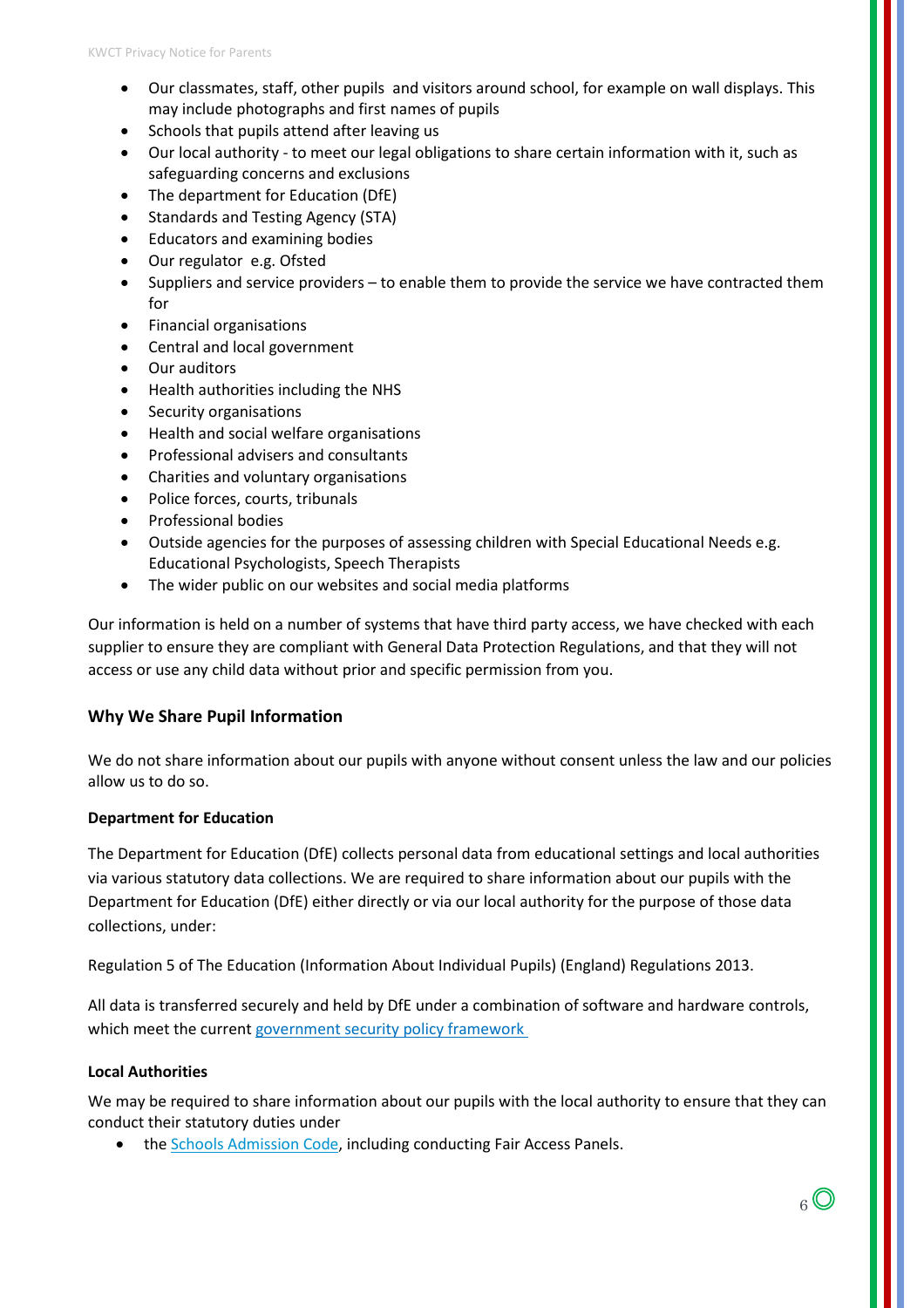#### **Standards and Testing Agency**

We are required to share data with the **Standards and Testing Agency** under the Key Stage 1 and Key Stage 2 assessment and reporting arrangements (ARA). This is a statutory requirement and sharing is done under legal obligation and public task lawful bases.

For general enquiries about the assessment and reporting arrangements, contact the national curriculum assessments helpline on 0300 303 3013 or emai[l assessments@education.gov.uk.](mailto:assessments@education.gov.uk)

#### **Data Collection Requirements**

The Department for Education (DfE) collects personal data from educational settings and local authorities via various statutory data collections. We are required to share information about our pupils with the Department for Education (DfE) either directly or via our local authority for the purpose of those data collections, under:

Section 3 of The Education (Information About Individual Pupils) (England) Regulations 2013.

All data is transferred securely and held by DfE under a combination of software and hardware controls, which meet the current government security policy framework.

For more information, please see 'How Government uses your data' section.

#### **Transferring data internationally**

Where we transfer personal data to a country or territory outside the European Economic Area, we will do so in accordance with data protection law.

#### **Requesting Access To a Pupil's Personal Data**

Under data protection legislation, parents and pupils have the right to make a 'subject access request' to access information about them that we hold. Parents/carers can make a request with respect to their child's data where the child is not considered mature enough to understand their rights over their own data (usually under the age of 12), or where the child has provided consent.

Parents also have the right to make a 'subject access request with respect to any personal data the school holds about them.

To make a request for personal information, or be given access to your child's educational record, contact the school office or the Head of School.

If you make a subject access request, and if we do hold information about you or your child, we will:

- Give you a description of it
- Tell you why we are holding and processing it, and how long we will keep it for
- Explain where we got it from, if not from you or your child
- Tell you who it has been, or will be, shared with
- Let you know whether any automated decision-making is being applied to the data, and any consequences of this
- Give you a copy of the information in an intelligible form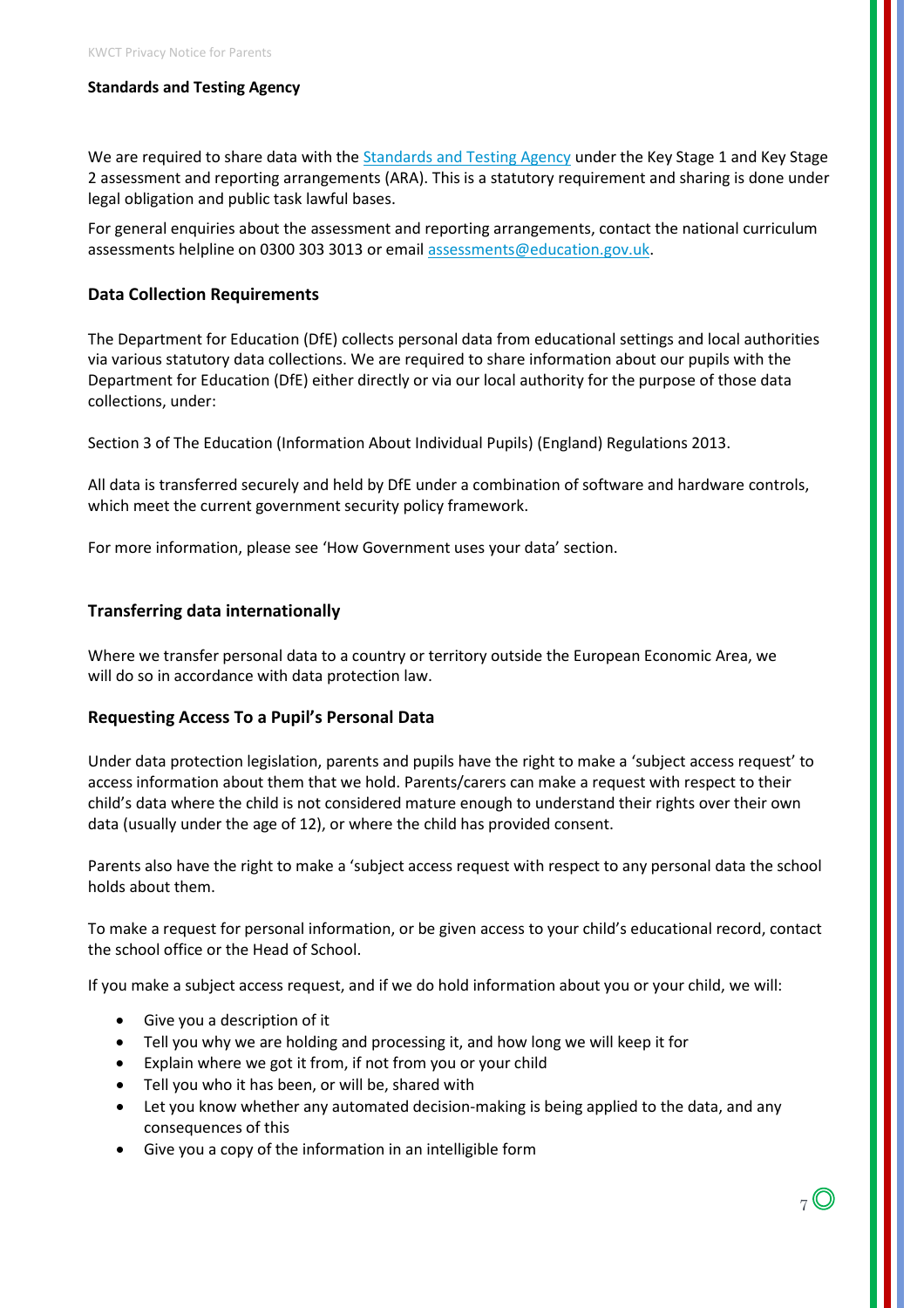You also have the right to:

- Object to processing of personal data that is likely to cause, or is causing, damage or distress
- Prevent processing for the purpose of direct marketing
- Object to decisions being taken by automated means
- In certain circumstances, have inaccurate personal data rectified, blocked, erased or destroyed; and
- a right to seek redress, either through the ICO, or through the courts

#### **Data Protection Officer**

The school has an independent data protection officer service supplied by SchoolPro TLC. If you have any questions or comments, or wish to make any requests under the Regulations, you should contact them directly:

- Telephone 01452 540608
- Email contact@schoolpro.uk
- Website https://schoolpro.uk/

Please note that should you instigate any of your rights under this act, your basic information will be shared with the data protection office who will make contact with you to support your through the processes and procedures.

#### **Complaints**

We take any complaints about our collection and use of personal information very seriously. If you think that our collection or use of personal information is unfair, misleading or inappropriate, or have any other concern about our data processing, please raise this with us in the first instance.

To make a complaint, please contact our data protection officer, details of which are available above.

Alternatively, you can make a complaint to the Information Commissioner's Office:

- Report a concern online at<https://ico.org.uk/concerns/>
- Call 0303 123 1113
- Or write to: Information Commissioner's Office, Wycliffe House, Water Lane, Wilmslow, Cheshire, SK9 5AF

#### **Contact**

If you would like to discuss anything in this privacy notice, please contact the school office or Head of School.